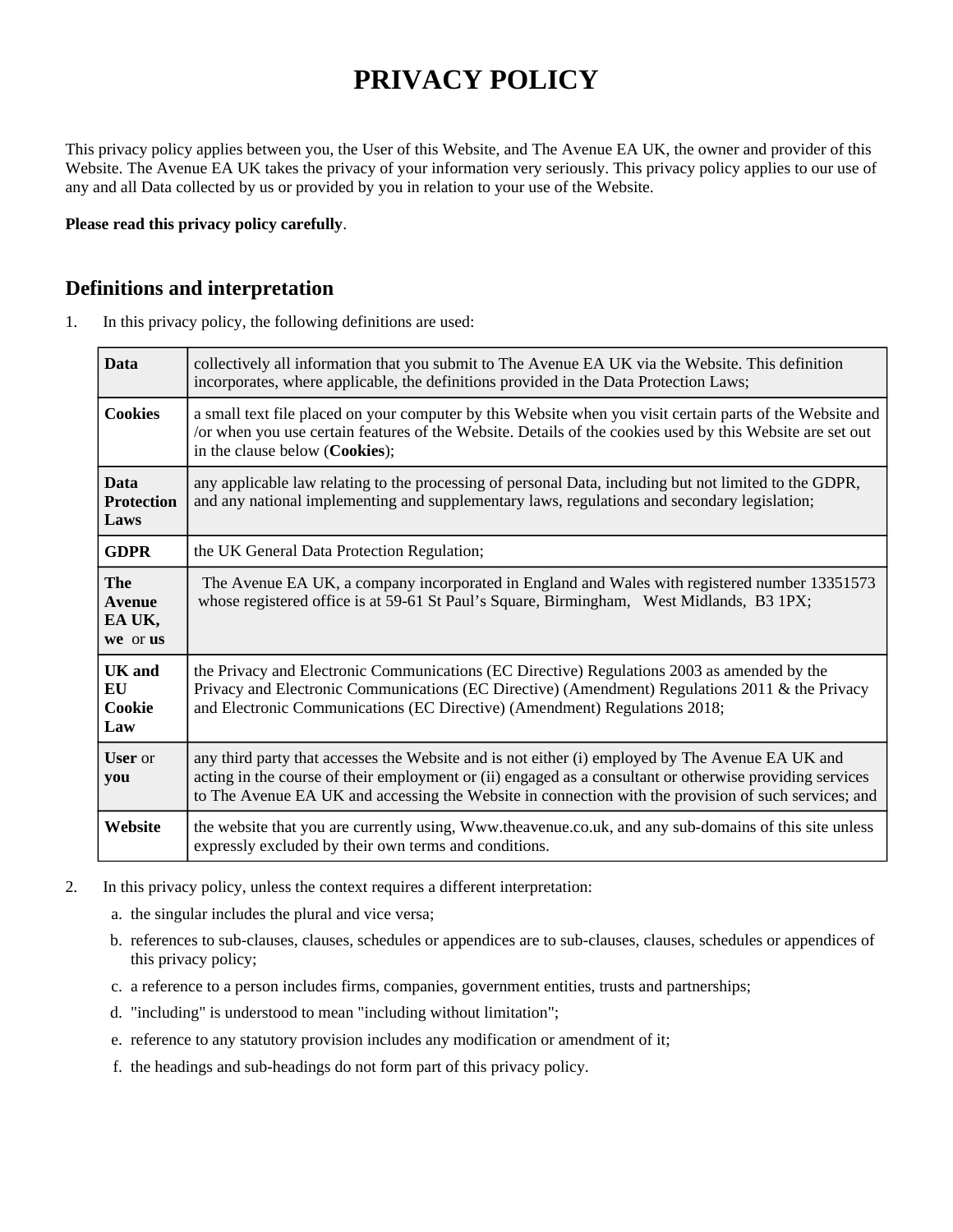# **Scope of this privacy policy**

- 3. This privacy policy applies only to the actions of The Avenue EA UK and Users with respect to this Website. It does not extend to any websites that can be accessed from this Website including, but not limited to, any links we may provide to social media websites.
- 4. For purposes of the applicable Data Protection Laws, The Avenue EA UK is the "data controller". This means that The Avenue EA UK determines the purposes for which, and the manner in which, your Data is processed.

## **Data collected**

- 5. We may collect the following Data, which includes personal Data, from you:
	- a. name;
	- b. contact Information such as email addresses and telephone numbers;
	- c. demographic information such as postcode, preferences and interests;
	- d. IP address (automatically collected);
	- e. web browser type and version (automatically collected);
	- f. operating system (automatically collected);
	- g. a list of URLs starting with a referring site, your activity on this Website, and the site you exit to (automatically collected);

in each case, in accordance with this privacy policy.

## **How we collect Data**

- 6. We collect Data in the following ways:
	- a. data is given to us by you; and
	- b. data is collected automatically.

## **Data that is given to us by you**

- 7. The Avenue EA UK will collect your Data in a number of ways, for example:
	- a. when you contact us through the Website, by telephone, post, e-mail or through any other means;
	- b. when you register with us and set up an account to receive our products/services;
	- c. when you complete surveys that we use for research purposes (although you are not obliged to respond to them);
	- d. when you enter a competition or promotion through a social media channel;
	- e. when you make payments to us, through this Website or otherwise;
	- f. when you elect to receive marketing communications from us;
	- g. when you use our services;

in each case, in accordance with this privacy policy.

## **Data that is collected automatically**

8. To the extent that you access the Website, we will collect your Data automatically, for example: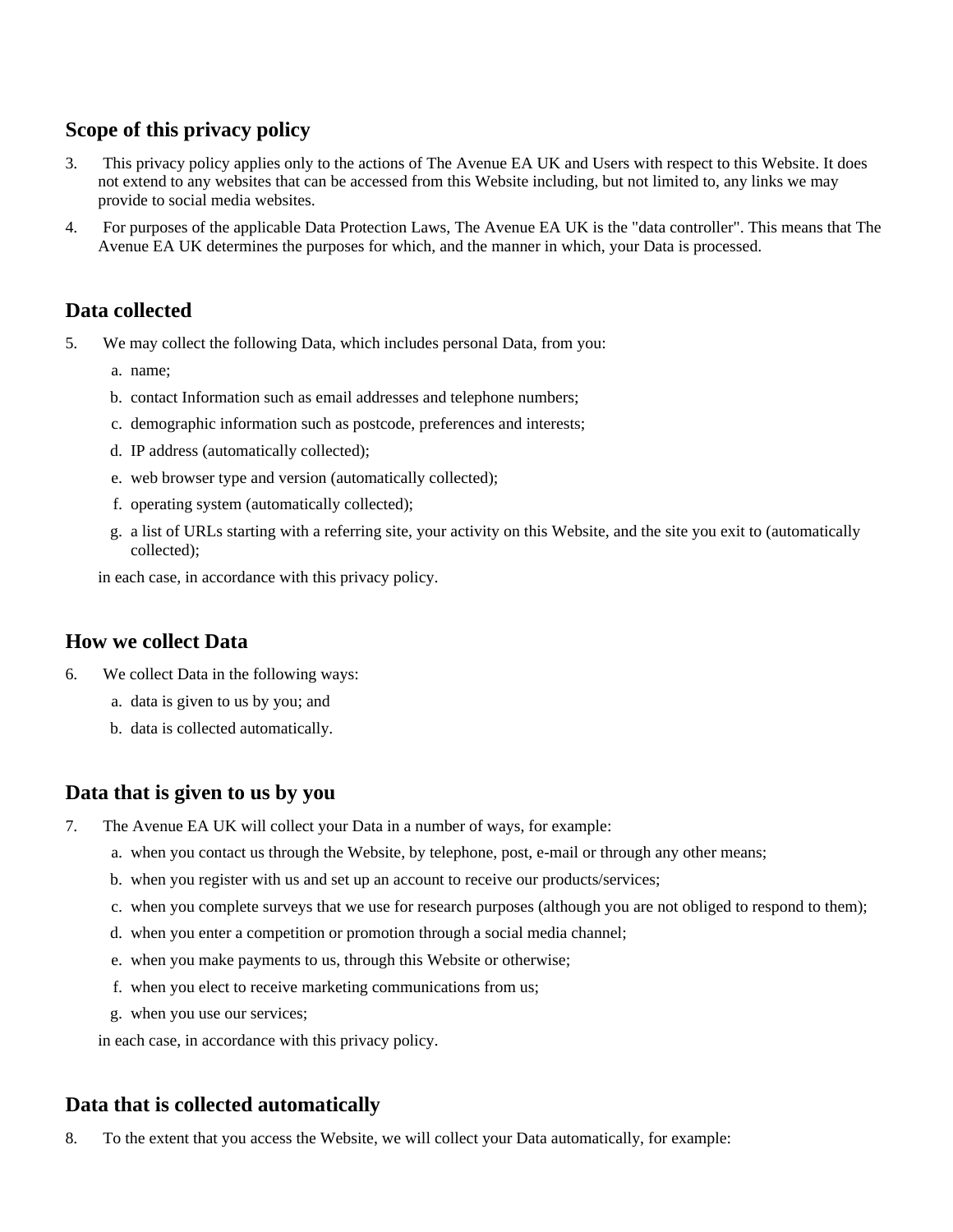- a. we automatically collect some information about your visit to the Website. This information helps us to make improvements to Website content and navigation, and includes your IP address, the date, times and frequency with which you access the Website and the way you use and interact with its content.
- b. we will collect your Data automatically via cookies, in line with the cookie settings on your browser. For more information about cookies, and how we use them on the Website, see the section below, headed "Cookies".

## **Our use of Data**

- 9. Any or all of the above Data may be required by us from time to time in order to provide you with the best possible service and experience when using our Website. Specifically, Data may be used by us for the following reasons:
	- a. internal record keeping;
	- b. improvement of our products / services;
	- c. transmission by email of marketing materials that may be of interest to you;
	- d. contact for market research purposes which may be done using email, telephone, fax or mail. Such information may be used to customise or update the Website;

in each case, in accordance with this privacy policy.

- 10. We may use your Data for the above purposes if we deem it necessary to do so for our legitimate interests. If you are not satisfied with this, you have the right to object in certain circumstances (see the section headed "Your rights" below).
- 11. For the delivery of direct marketing to you via e-mail, we'll need your consent, whether via an opt-in or soft-opt-in:
	- a. soft opt-in consent is a specific type of consent which applies when you have previously engaged with us (for example, you contact us to ask us for more details about a particular product/service, and we are marketing similar products/services). Under "soft opt-in" consent, we will take your consent as given unless you opt-out.
	- b. for other types of e-marketing, we are required to obtain your explicit consent; that is, you need to take positive and affirmative action when consenting by, for example, checking a tick box that we'll provide.
	- c. if you are not satisfied with our approach to marketing, you have the right to withdraw consent at any time. To find out how to withdraw your consent, see the section headed "Your rights" below.
- 12. When you register with us and set up an account to receive our services, the legal basis for this processing is the performance of a contract between you and us and/or taking steps, at your request, to enter into such a contract.
- 13. We may use your Data to show you The Avenue EA UK adverts and other content on other websites. If you do not want us to use your data to show you The Avenue EA UK adverts and other content on other websites, please turn off the relevant cookies (please refer to the section headed "Cookies" below).

## **Who we share Data with**

- 14. We may share your Data with the following groups of people for the following reasons:
	- a. any of our group companies or affiliates to ensure the proper administration of your website and business;
	- b. our employees, agents and/or professional advisors to offer advice according to the clients needs;

in each case, in accordance with this privacy policy.

## **Keeping Data secure**

- 15. We will use technical and organisational measures to safeguard your Data, for example:
	- a. access to your account is controlled by a password and a user name that is unique to you.
	- b. we store your Data on secure servers.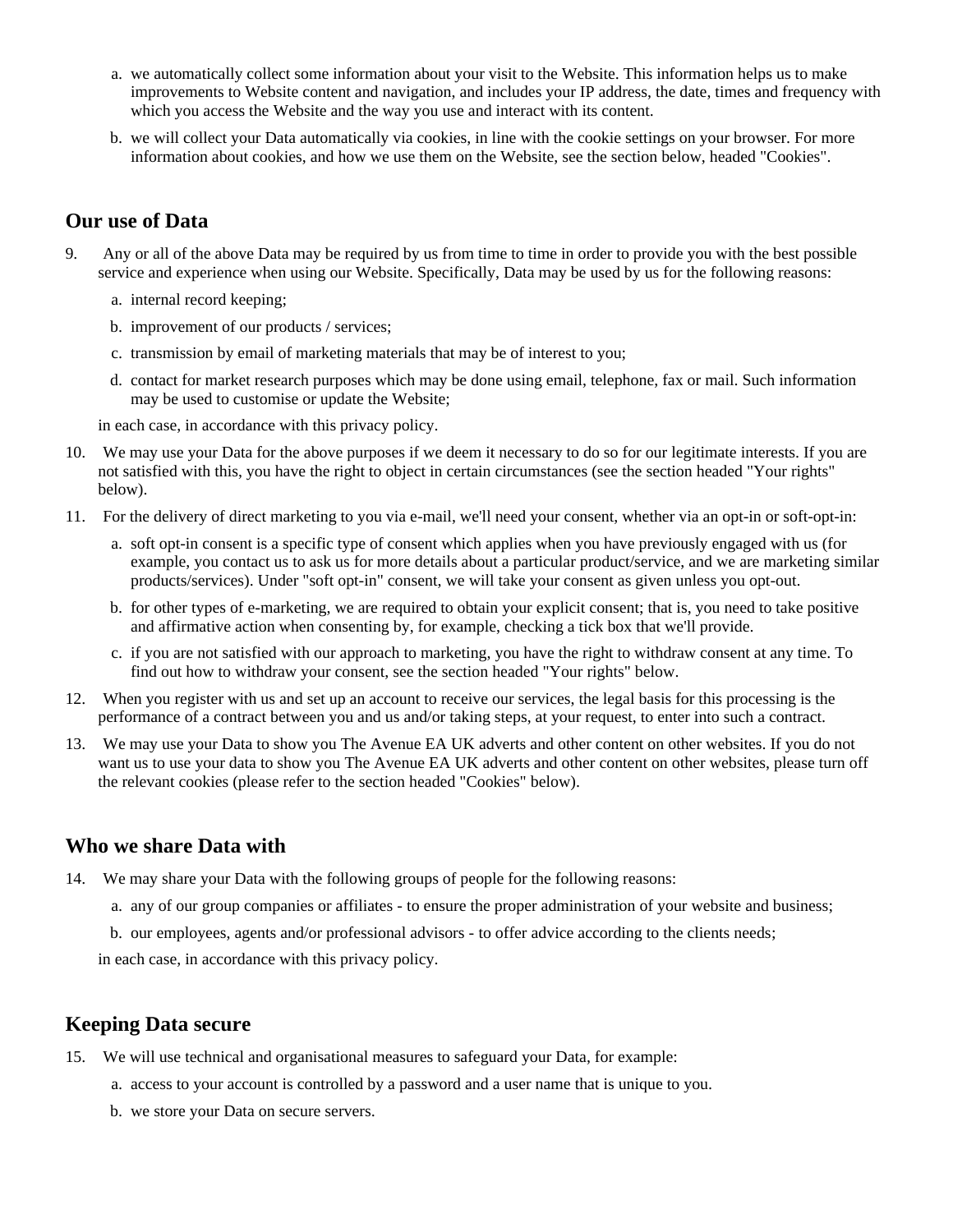- 16. Technical and organisational measures include measures to deal with any suspected data breach. If you suspect any misuse or loss or unauthorised access to your Data, please let us know immediately by contacting us via this e-mail address: Home@theavenue.co.uk.
- 17. If you want detailed information from Get Safe Online on how to protect your information and your computers and devices against fraud, identity theft, viruses and many other online problems, please visit www.getsafeonline.org. Get Safe Online is supported by HM Government and leading businesses.

#### **Data retention**

- 18. Unless a longer retention period is required or permitted by law, we will only hold your Data on our systems for the period necessary to fulfil the purposes outlined in this privacy policy or until you request that the Data be deleted.
- 19. Even if we delete your Data, it may persist on backup or archival media for legal, tax or regulatory purposes.

## **Your rights**

- 20. You have the following rights in relation to your Data:
	- a. **Right to access** the right to request (i) copies of the information we hold about you at any time, or (ii) that we modify, update or delete such information. If we provide you with access to the information we hold about you, we will not charge you for this, unless your request is "manifestly unfounded or excessive." Where we are legally permitted to do so, we may refuse your request. If we refuse your request, we will tell you the reasons why.
	- b. **Right to correct** the right to have your Data rectified if it is inaccurate or incomplete.
	- c. **Right to erase** the right to request that we delete or remove your Data from our systems.
	- d. **Right to restrict our use of your Data** the right to "block" us from using your Data or limit the way in which we can use it.
	- e. **Right to data portability** the right to request that we move, copy or transfer your Data.
	- f. **Right to object** the right to object to our use of your Data including where we use it for our legitimate interests.
- 21. To make enquiries, exercise any of your rights set out above, or withdraw your consent to the processing of your Data (where consent is our legal basis for processing your Data), please contact us via this e-mail address: Home@theavenue. co.uk.
- 22. If you are not satisfied with the way a complaint you make in relation to your Data is handled by us, you may be able to refer your complaint to the relevant data protection authority. For the UK, this is the Information Commissioner's Office (ICO). The ICO's contact details can be found on their website at https://ico.org.uk/.
- 23. It is important that the Data we hold about you is accurate and current. Please keep us informed if your Data changes during the period for which we hold it.

#### **Links to other websites**

24. This Website may, from time to time, provide links to other websites. We have no control over such websites and are not responsible for the content of these websites. This privacy policy does not extend to your use of such websites. You are advised to read the privacy policy or statement of other websites prior to using them.

## **Changes of business ownership and control**

- 25. The Avenue EA UK may, from time to time, expand or reduce our business and this may involve the sale and/or the transfer of control of all or part of The Avenue EA UK. Data provided by Users will, where it is relevant to any part of our business so transferred, be transferred along with that part and the new owner or newly controlling party will, under the terms of this privacy policy, be permitted to use the Data for the purposes for which it was originally supplied to us.
- 26. We may also disclose Data to a prospective purchaser of our business or any part of it.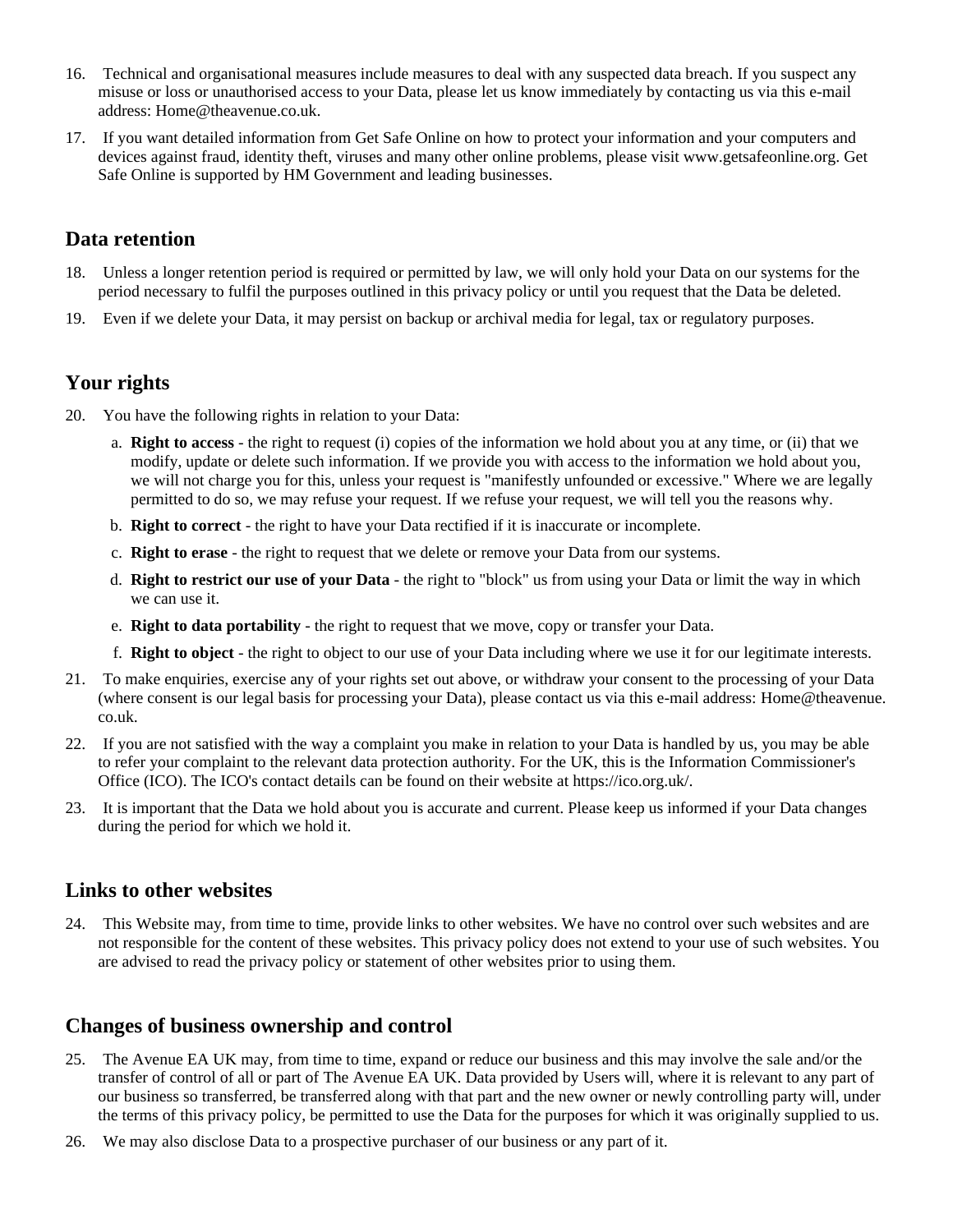27. In the above instances, we will take steps with the aim of ensuring your privacy is protected.

## **Cookies**

- 28. This Website may place and access certain Cookies on your computer. The Avenue EA UK uses Cookies to improve your experience of using the Website and to improve our range of services. The Avenue EA UK has carefully chosen these Cookies and has taken steps to ensure that your privacy is protected and respected at all times.
- 29. All Cookies used by this Website are used in accordance with current UK and EU Cookie Law.
- 30. Before the Website places Cookies on your computer, you will be presented with a message bar requesting your consent to set those Cookies. By giving your consent to the placing of Cookies, you are enabling The Avenue EA UK to provide a better experience and service to you. You may, if you wish, deny consent to the placing of Cookies; however certain features of the Website may not function fully or as intended.
- 31. This Website may place the following Cookies:

| <b>Type of Cookie</b>          | <b>Purpose</b>                                                                                                                                                                                                                                                                                                           |
|--------------------------------|--------------------------------------------------------------------------------------------------------------------------------------------------------------------------------------------------------------------------------------------------------------------------------------------------------------------------|
| Strictly necessary cookies     | These are cookies that are required for the operation of<br>our website. They include, for example, cookies that<br>enable you to log into secure areas of our website, use a<br>shopping cart or make use of e-billing services.                                                                                        |
| Analytical/performance cookies | They allow us to recognise and count the number of<br>visitors and to see how visitors move around our website<br>when they are using it. This helps us to improve the way<br>our website works, for example, by ensuring that users<br>are finding what they are looking for easily.                                    |
| Functionality cookies          | These are used to recognise you when you return to our<br>website. This enables us to personalise our content for<br>you, greet you by name and remember your preferences<br>(for example, your choice of language or region). By<br>using the Website, you agree to our placement of<br>functionality cookie.           |
| Targeting cookies              | These cookies record your visit to our website, the pages<br>you have visited and the links you have followed. We<br>will use this information to make our website and the<br>advertising displayed on it more relevant to your<br>interests. We may also share this information with third<br>parties for this purpose. |

- 32. You can find a list of Cookies that we use in the Cookies Schedule.
- 33. You can choose to enable or disable Cookies in your internet browser. By default, most internet browsers accept Cookies but this can be changed. For further details, please see the help menu in your internet browser. You can switch off Cookies at any time, however, you may lose any information that enables you to access the Website more quickly and efficiently.
- 34. You can choose to delete Cookies at any time; however, you may lose any information that enables you to access the Website more quickly and efficiently including, but not limited to, personalisation settings.
- 35. It is recommended that you ensure that your internet browser is up-to-date and that you consult the help and guidance provided by the developer of your internet browser if you are unsure about adjusting your privacy settings.
- 36. For more information generally on cookies, including how to disable them, please refer to aboutcookies.org. You will also find details on how to delete cookies from your computer.

## **General**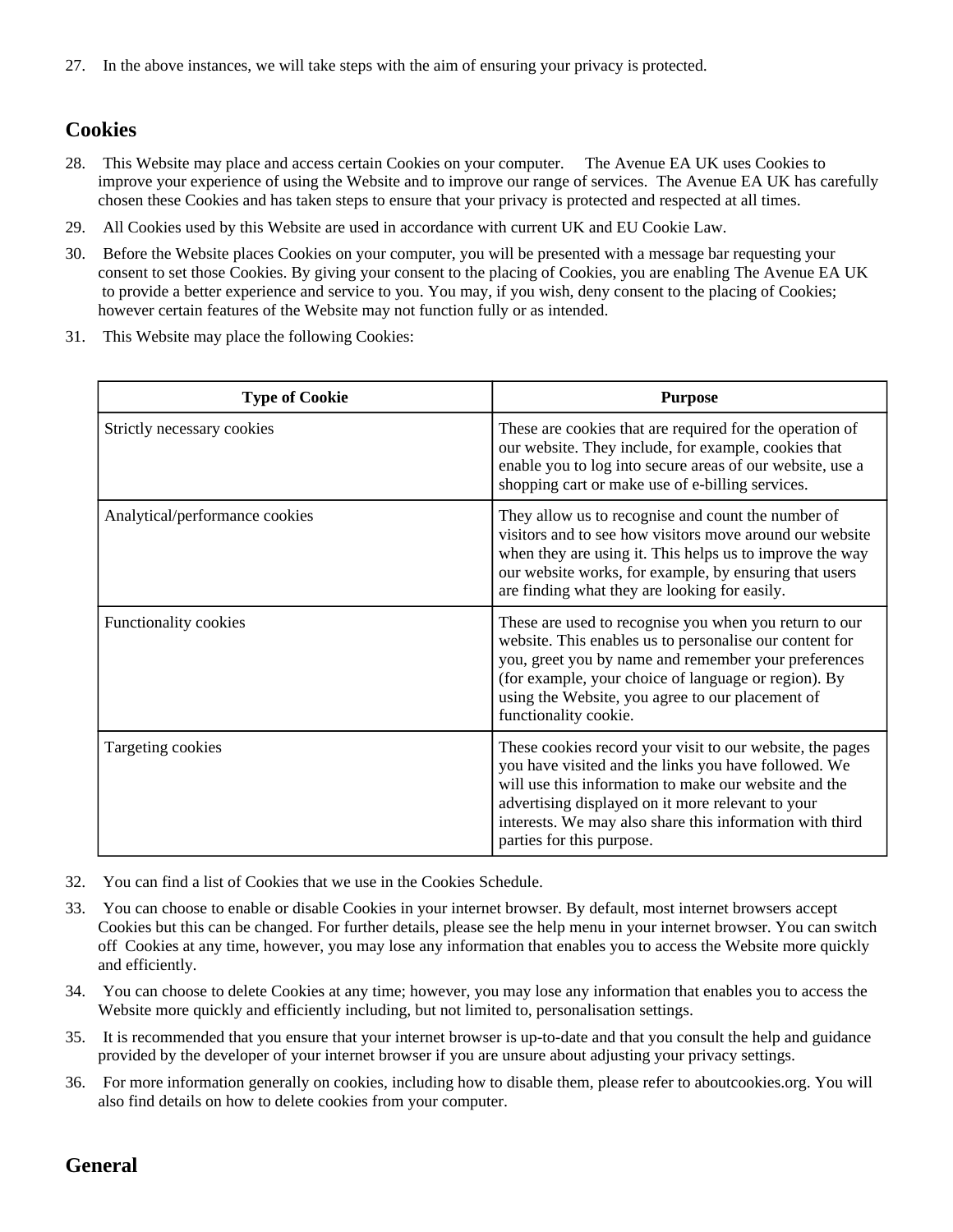- 37. You may not transfer any of your rights under this privacy policy to any other person. We may transfer our rights under this privacy policy where we reasonably believe your rights will not be affected.
- 38. If any court or competent authority finds that any provision of this privacy policy (or part of any provision) is invalid, illegal or unenforceable, that provision or part-provision will, to the extent required, be deemed to be deleted, and the validity and enforceability of the other provisions of this privacy policy will not be affected.
- 39. Unless otherwise agreed, no delay, act or omission by a party in exercising any right or remedy will be deemed a waiver of that, or any other, right or remedy.
- 40. This Agreement will be governed by and interpreted according to the law of England and Wales. All disputes arising under the Agreement will be subject to the exclusive jurisdiction of the English and Welsh courts.

## **Changes to this privacy policy**

41. The Avenue EA UK reserves the right to change this privacy policy as we may deem necessary from time to time or as may be required by law. Any changes will be immediately posted on the Website and you are deemed to have accepted the terms of the privacy policy on your first use of the Website following the alterations.

You may contact The Avenue EA UK by email at Home@theavenue.co.uk.

## **Attribution**

42. This privacy policy was created using a document from [Rocket Lawyer](https://www.rocketlawyer.com/gb/en/) (https://www.rocketlawyer.com/gb/en).

This privacy policy was created on **10 January 2022**.